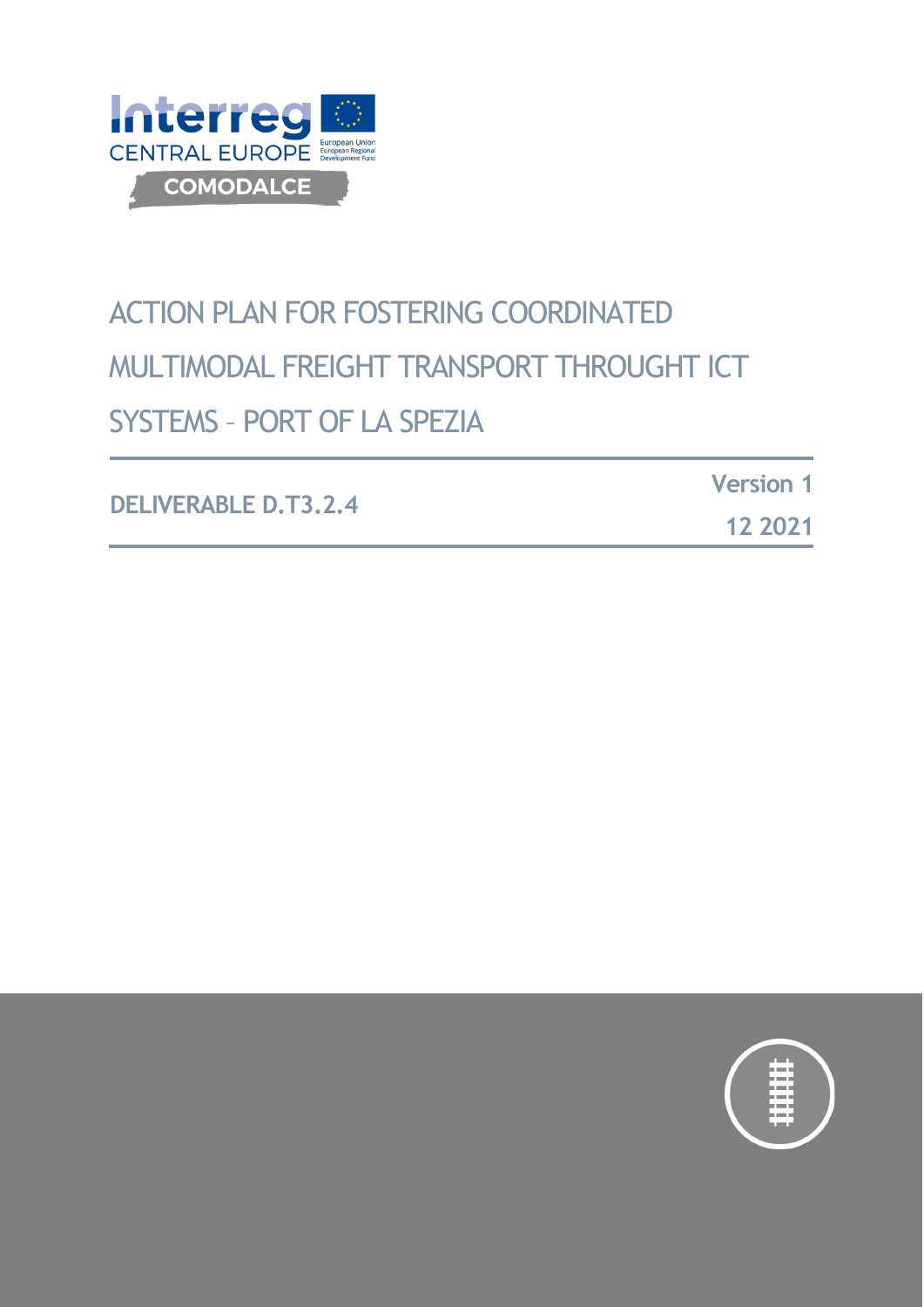



## <span id="page-1-0"></span>**Table of contents**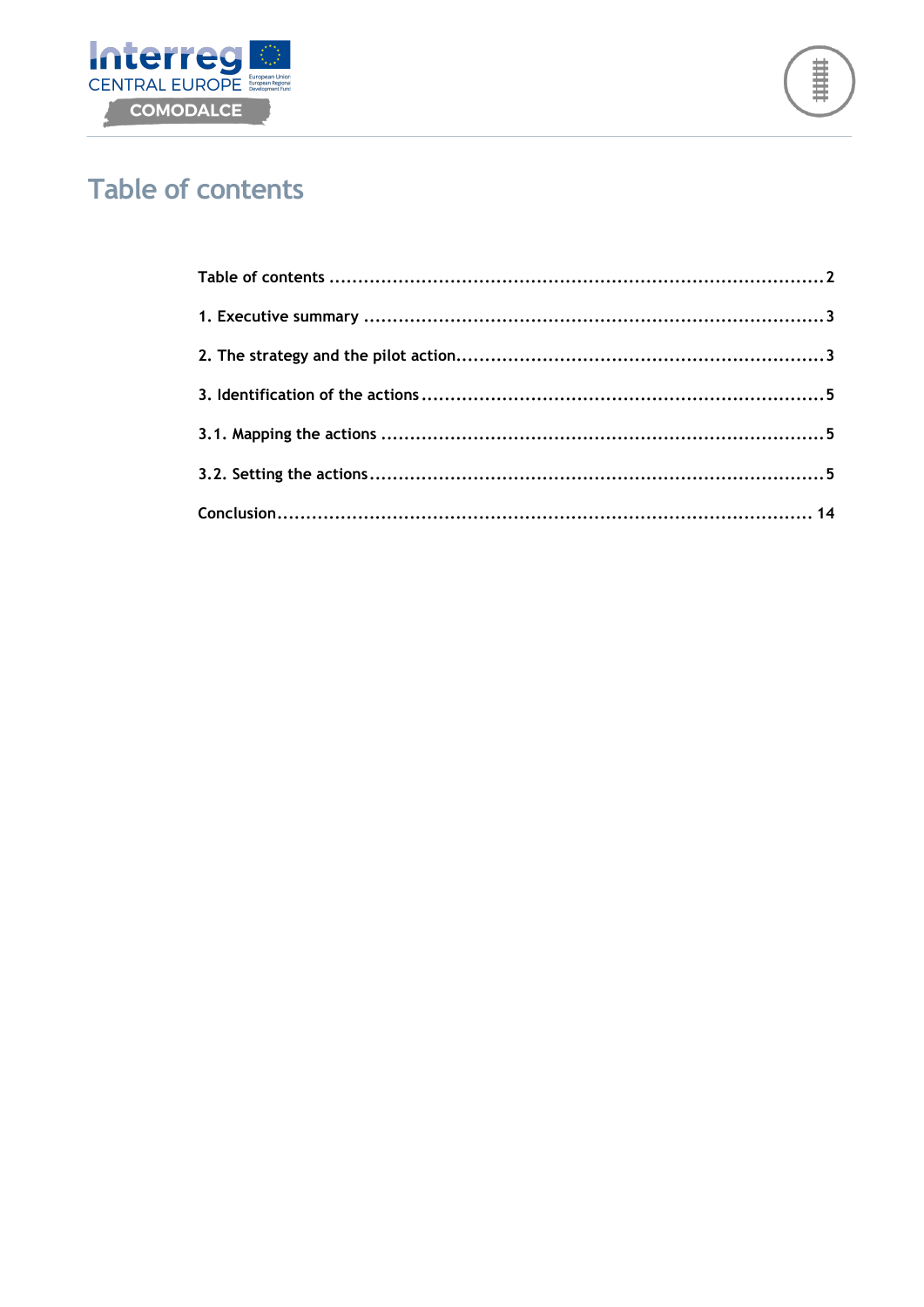

#### <span id="page-2-0"></span>**1. Executive summary**

This document includes the action plan fostering coordinated multimodal freight transport through ICT systems in the node of the port of La Spezia.

Considering the results of the pilot action, it breaks down the goals of the strategy and wish list (WPT1) in specific tasks, KPIs, time line, identification of financial resources and definition of responsible actors.

The development of functionalities of the Corridor Management Platform, Pilot Action of the COMODALCE project for the port of La Spezia, is satisfying this wish list of pre-identified ICT measures. The operators involved along the supply chain shared their needs the detailed analysis of the information flows of the actual IT systems managed by the companies involved and the design of the new solution through the COMODALCE Pilot Action.

### <span id="page-2-1"></span>**2. The strategy and the pilot action**

*In this section, please recall (=copy-paste) the goals and wish list of actions of the strategy.*

*Also, please outline the main findings from the pilot action.*

As illustrated in the DELIVERABLE D.T1.3.4 – "STRATEGY FOR FOSTERING COORDINATED MULTIMODAL FREIGHT TRANSPORT THROUGHT ICT SYSTEMS – LA SPEZIA", the Port Authority of the Eastern Ligurian Sea identified some initiatives to foster in 5-10 years for the ICT development of the port of La Spezia. The initiatives are the following ones:

Medium term (5 years):

- 1. Goal no. 1: Development of further functionalities of the Port Community System of La Spezia APNet
- 2. Goal no. 2: Sustainable Governance of Port/Logistics Cluster managed by the Port Authority of the Eastern Ligurian Sea combining the activities in the two ports of La Spezia and Marina di Carrara
- 3. Goal no. 3: Upgrade of the dry port of Santo Stefano Magra
- 4. Goal no. 4: Implementation of the Customs Fast Corridors, in line with the Fast Corridors 2.0 initiative promoted by the Italian customs Agency
- 5. Goal no. 5: Digitalization of the rail shunting operations in the "Last Mile" connection
- 6. Goal no. 6: Integration of the Port Community System functionalities with other systems in non-European countries

Long term (10 years):

- 1. Goal no. 7: Development of a common model for a national Port Community System within the PLN (National Logistics Platform) and coherent with the National Strategic Plan for Ports and Logistics
- 2. Goal no. 8: Interoperability between the Port Community System APNet and the other IT tools used by the actors of the supply chain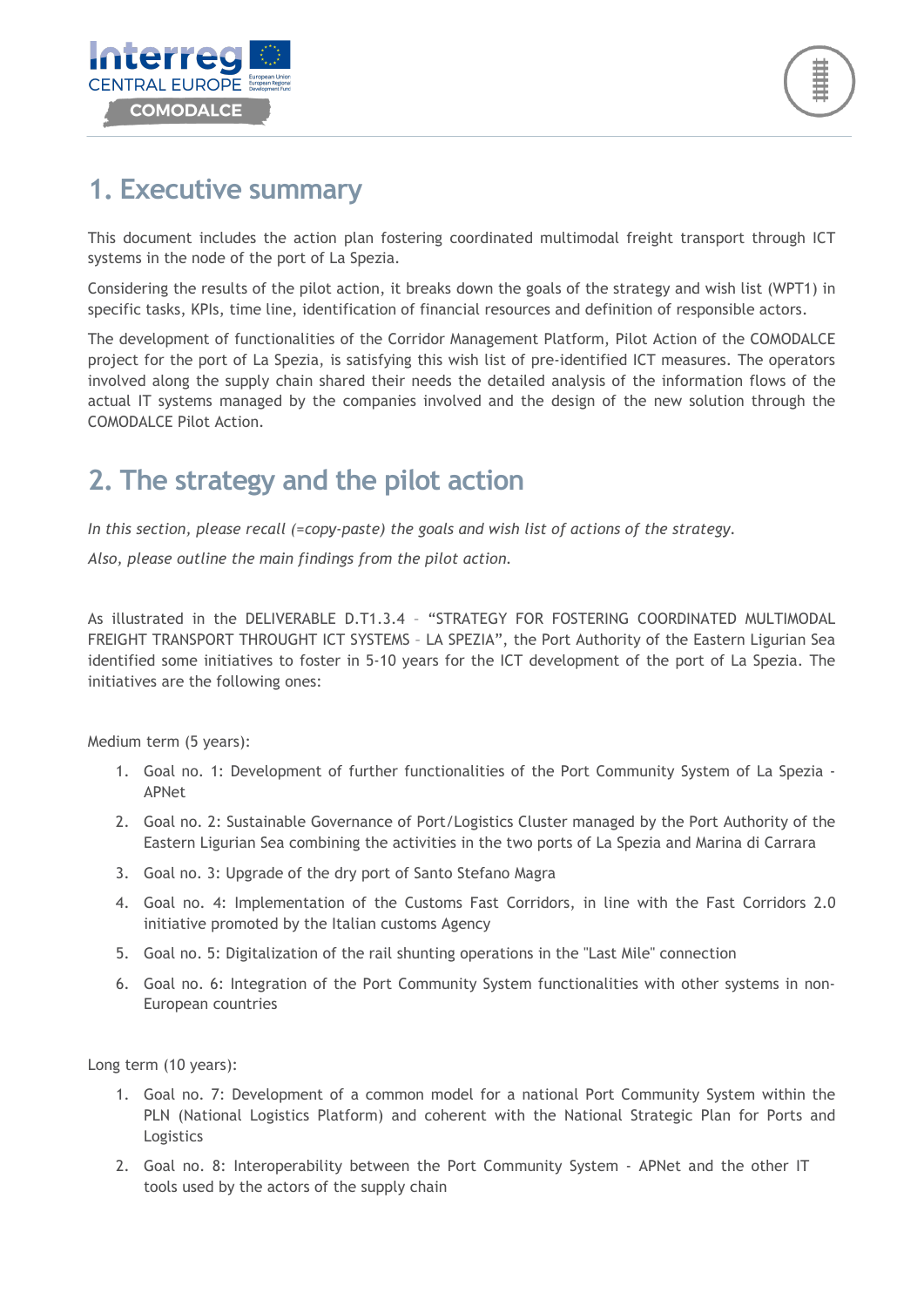

The strategy includes a "detailed wish list of ICT measures to be tested in the pilot actions (WPT2)". This list is also realized on the basis of the identification of the needs of the stakeholders and their previous mapping and management, provided in the D.T1.2.4. - "TERRITORIAL NEEDS ASSESSMENT FOR THE PORT OF LA SPEZIA".

Therefore, the items of the wish list are reported in the table here below.

| <b>Wish list of ICT measures</b> |                                                                                                                                          |                                                      |                                                                                                                                                                                                                          |
|----------------------------------|------------------------------------------------------------------------------------------------------------------------------------------|------------------------------------------------------|--------------------------------------------------------------------------------------------------------------------------------------------------------------------------------------------------------------------------|
| <b>Title</b>                     | <b>Short description</b>                                                                                                                 | Link to the<br>strategic goal                        | Link to the pilot action                                                                                                                                                                                                 |
| 1.                               | <b>UPDATING OF EXISTING ICT</b><br>PLATFORMS (PCS, other<br><b>Corridor Platforms)</b>                                                   | Goal no. 1<br>Goal no. 2<br>Goal no. 6               | Functions of PCS APNet and other ICT<br>platforms that have to dialogue with the<br>Corridor Management Platform (CMP)<br>foreseen by the Pilot Action, in order to<br>foster their harmonization.                       |
| 2.                               | <b>DATA EXCHANGE IN THE</b><br><b>CORRIDOR -</b><br><b>INTEROPERABILITY BETWEEN</b><br>ICT PLATFORMS (eg. PCSs,<br>other Platforms, PIC) | Goal no. 1<br>Goal no. 6<br>Goal no. 7<br>Goal no. 8 | Exchanging data, through the CMP,<br>between the own ICT management system<br>and the platforms of the other operators<br>involved in the corridor. i.e.: APNet;<br>WiderMoS CMP; RFI PIC Platform                       |
| 3.                               | <b>MONITORING THE STATUS OF</b><br>THE NETWORK AND SERVICES                                                                              | Goal no. 8                                           | Displaying the status of the network and<br>services along the entire LA SPEZIA -<br>VERONA corridor in real time.                                                                                                       |
| 4.                               | <b>DIGITAL CONNECTION</b><br><b>BETWEEN FAR OPERATORS</b>                                                                                | Goal no. 6<br>Goal no. 8                             | Need of communication with cross-border<br>operators of the Central Europe countries,<br>starting from the LA SPEZIA - VERONA<br>corridor and towards foreign countries.                                                 |
| 5.                               | DASHBOARD TO MONITOR<br><b>UNITS</b>                                                                                                     | Goal no. 3<br>Goal no. 8                             | Access to a dashboard that allows the<br>monitoring of the intermodal unit along<br>the entire LA SPEZIA - VERONA corridor<br>(new demand for ICT oriented transport<br>services).                                       |
| 6.                               | SHARING INFORMATION ABOUT<br>THE LAST MILE OPERATIONS                                                                                    | Goal no. 3<br>Goal no. 5                             | Sharing the data related to the operations<br>that occur in the last mile, beyond the<br>jurisdiction of the Rail network<br>management Company in agreement with<br>the port authority/inland terminal.                 |
| 7.                               | <b>FAST CORRIDORS 2.0 CUSTOMS</b><br><b>OPERATIONS</b>                                                                                   | Goal no. 4                                           | Extension of the use of the platform also<br>in the customs field (e.g. facilitation of<br>customs clearance in the place where this<br>is most appropriate) for cross-border flows<br>towards Central Europe countries. |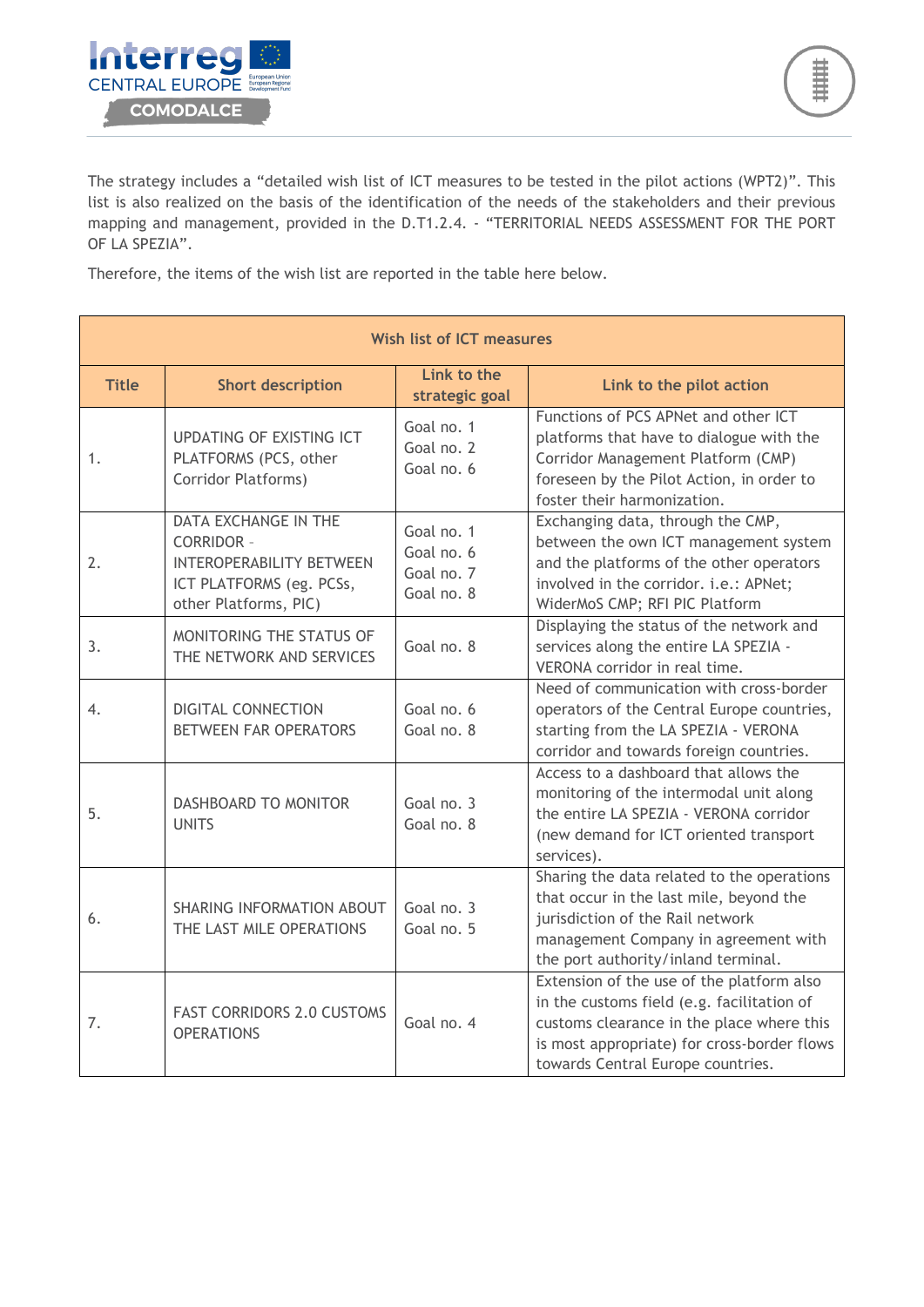



### <span id="page-4-0"></span>**3. Identification of the actions**

#### <span id="page-4-1"></span>**3.1. Mapping the actions**

*Please fill the table below, summarising the actions to be taken (horizon: 2030).*

#### *Please find some examples as guidance.*

Starting also from the experience of COMODALCE Pilot Action and the other innovative projects, the Port Authority of the Eastern Ligurian Sea has placed some fundamental issues related to Digital transition, resumed as it follows:

- 1. Development of the Port Community System
- 2. Last mile digitalization
- 3. Interoperability of IT platforms and systems
- 4. Digitization of port gates
- 5. Digital Twin
- 6. Drones
- 7. Blockchain
- 8. New technologies and 5G

| <b>ACTION/MEASURE</b>                        | <b>ESTIMATED COST</b> | <b>TIME HORIZON</b> |
|----------------------------------------------|-----------------------|---------------------|
| Development of the Port Community System     | 2.000.000,00          | 2024                |
| Last mile digitalization                     | 450,000,00            | 2023                |
| Interoperability of IT platforms and systems | 450.000,00            | 2024                |
| Digitalization of port gates                 | 1.000.000,00          | 2024                |
| Digital Twin                                 | 70.000,00             | 2023                |
| <b>Drones</b>                                | 130.000,00            | 2023                |
| <b>Blockchain</b>                            | 350.000,00            | 2024                |
| New technologies and 5G infrastructure       | 6.500.000,00          | 2024                |

#### <span id="page-4-2"></span>**3.2. Setting the actions**

*In this section, please describe the actions included in the previous table. Please find some examples as guidance. Please replicate this table for each action.*

| Action no. 1: Development of the Port Community System                       |  |                                                                                   |
|------------------------------------------------------------------------------|--|-----------------------------------------------------------------------------------|
| <b>Description of action/measure</b><br>Describe the action foreseen and the |  | • Completion of Pilot Projects dedicated to road<br>transport and port statistics |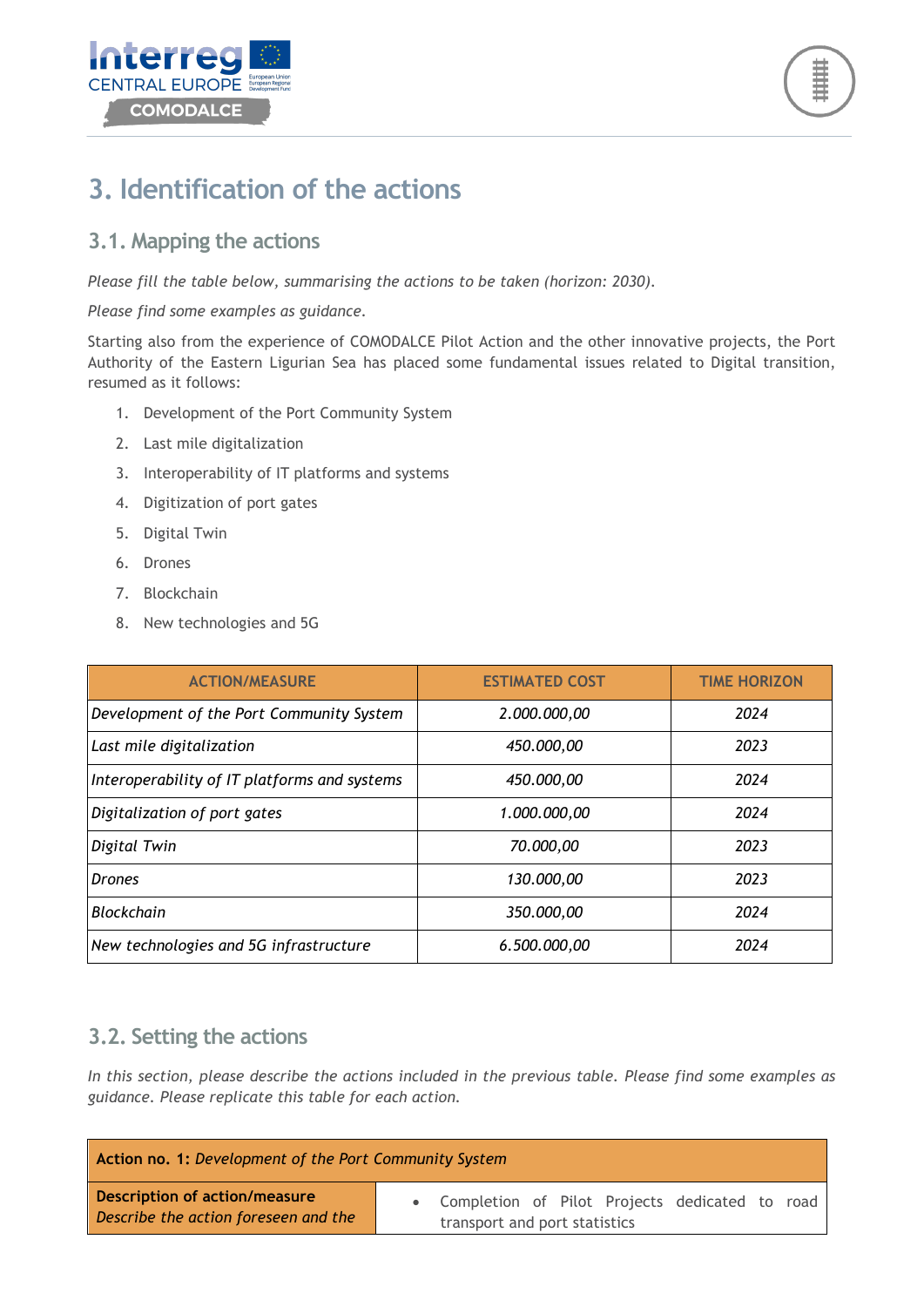



| expected results from its<br>implementation                                                                                                                                                       | Adaptation of the APNet PCS for evolution of the<br>$\bullet$<br>Customs and Monopolies Agency system (AIDA)<br>Digitization of international logistics corridors with<br>$\bullet$<br>non-EU countries (International Fast and Secure<br>Trade Lane), involving all the actors of the countries<br>concerned and their respective customs agencies in<br>the data exchange |
|---------------------------------------------------------------------------------------------------------------------------------------------------------------------------------------------------|-----------------------------------------------------------------------------------------------------------------------------------------------------------------------------------------------------------------------------------------------------------------------------------------------------------------------------------------------------------------------------|
| Description of the main steps for its<br>implementation<br>List and describe in detail the main<br>steps for the implementation of the<br>action (i.e. planning phase, tender<br>procedures, etc) | Planning phase, tender procedure and award, design of the<br>IT systems, pilot phase, running phase                                                                                                                                                                                                                                                                         |
| <b>Stakeholders involved</b><br>List the stakeholders involved. What<br>is their role in the action? Will they<br>be the direct beneficiaries?                                                    | Customs Agency, Trucks drivers' associations, Transport<br>operators, Shipping Companies, Freight Forwarders                                                                                                                                                                                                                                                                |
| <b>Timeline</b><br>Indicate the time horizon for the<br>implementation of the action                                                                                                              | 2024                                                                                                                                                                                                                                                                                                                                                                        |
| <b>Investment cost</b><br>How much will cost the<br>construction/realization of the future<br>initiative/action/technology?                                                                       | 2.000.000,00                                                                                                                                                                                                                                                                                                                                                                |
| Sources of financing <sup>1</sup><br>What are the sources of financing?<br>Private capital, public capital, CEF,<br>etc<br>How much is the share covered by<br>each of them?                      | Port Authority capital, European Funds                                                                                                                                                                                                                                                                                                                                      |
| Impact of the initiative<br>Describe the expected future<br>economic, social, environmental<br>impacts of this initiative                                                                         | Speed up the Customs Clearance procedures and the data<br>relationships<br>exchange,<br>the<br>increase<br>between<br>the<br>transport operators                                                                                                                                                                                                                            |
| <b>KPIs</b><br>Please identify the KPI to be used for<br>measuring the action's impact                                                                                                            | Average turnaround time, number of digitalized documents                                                                                                                                                                                                                                                                                                                    |

<span id="page-5-0"></span><sup>1</sup> This information, if already available, could be assumed in the draft version and it has to be confirmed in the final one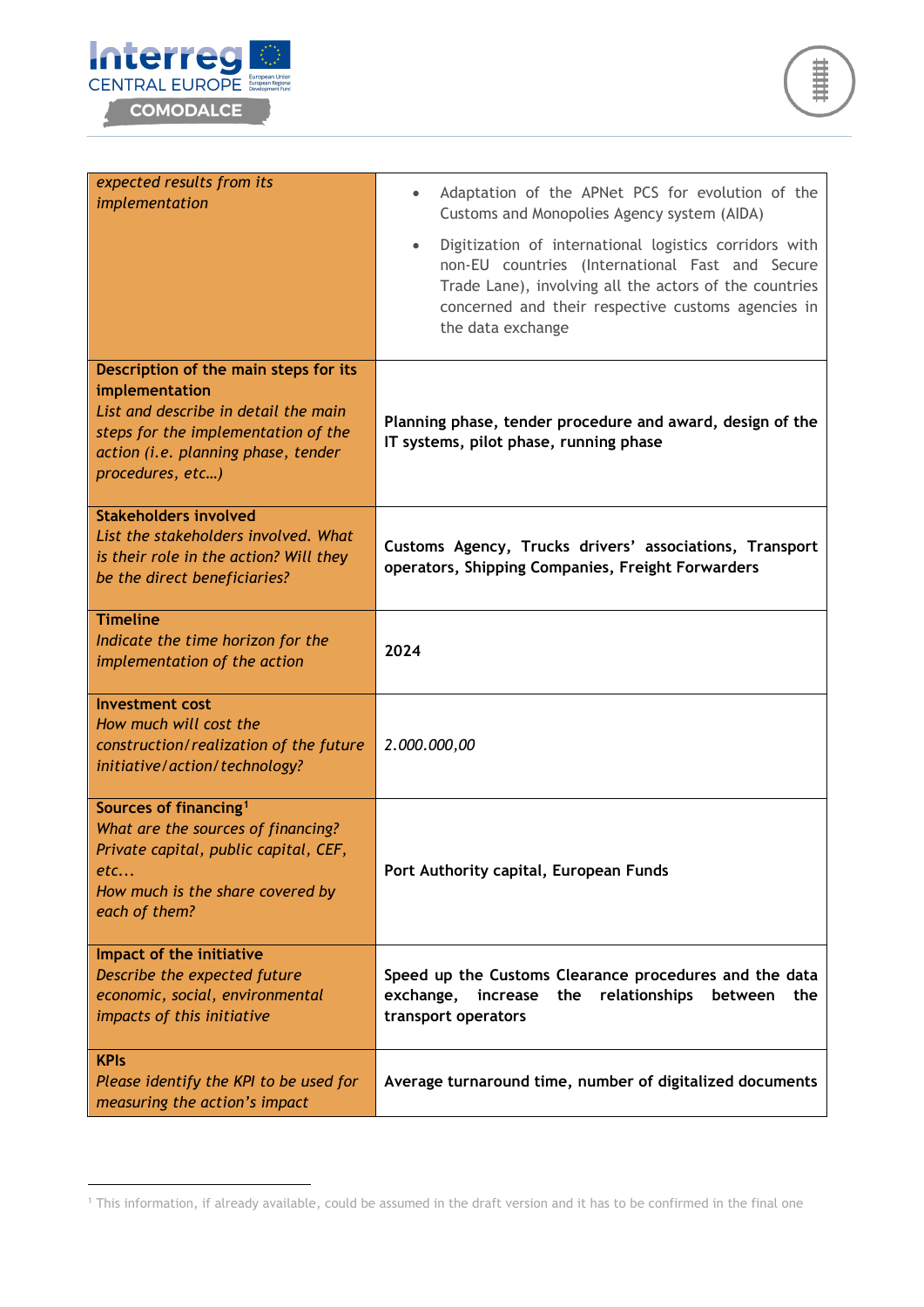

| Action no. 2: Last mile digitalization                                                                                                                                                            |                                                                                                                                                                                                                                                                             |  |
|---------------------------------------------------------------------------------------------------------------------------------------------------------------------------------------------------|-----------------------------------------------------------------------------------------------------------------------------------------------------------------------------------------------------------------------------------------------------------------------------|--|
|                                                                                                                                                                                                   | As part of the railway Fast Corridor procedures,<br>$\bullet$<br>development of pilot projects for the extension of<br>the procedure to international corridors (intra-EU<br>warehouse transfer) in line with the evolutionary<br>procedures promoted by the Customs Agency |  |
| <b>Description of action/measure</b><br>Describe the action foreseen and the<br>expected results from its<br>implementation                                                                       | As part of the projects for the optimization of railway<br>shunting in port, digitize the flows related to the<br>shunting management for the interoperability with<br>the shunting users                                                                                   |  |
|                                                                                                                                                                                                   | Implement comprehensive last-mile<br>digitization<br>solutions that include the signalling component,<br>integrated shunting management, interoperability<br>with RFI systems and complete digitalization of flows<br>with port and railway operators                       |  |
| Description of the main steps for its<br>implementation<br>List and describe in detail the main<br>steps for the implementation of the<br>action (i.e. planning phase, tender<br>procedures, etc) | Planning phase, tender procedure and award, design of the<br>IT systems, pilot phase, running phase                                                                                                                                                                         |  |
| <b>Stakeholders involved</b><br>List the stakeholders involved. What<br>is their role in the action? Will they<br>be the direct beneficiaries?                                                    | Customs Agency, Railway Infrastructure Manager, Rail<br><b>Transport operators, Shunting Operators</b>                                                                                                                                                                      |  |
| <b>Timeline</b><br>Indicate the time horizon for the<br>implementation of the action                                                                                                              | 2024                                                                                                                                                                                                                                                                        |  |
| <b>Investment cost</b><br>How much will cost the<br>construction/realization of the future<br>initiative/action/technology?                                                                       | 450.000,00                                                                                                                                                                                                                                                                  |  |
| Sources of financing <sup>2</sup><br>What are the sources of financing?<br>Private capital, public capital, CEF,<br>etc<br>How much is the share covered by<br>each of them?                      | Port Authority capital, European Funds, Private Funds<br>(Shunting Operator)                                                                                                                                                                                                |  |

<span id="page-6-0"></span> $2$  This information, if already available, could be assumed in the draft version and it has to be confirmed in the final one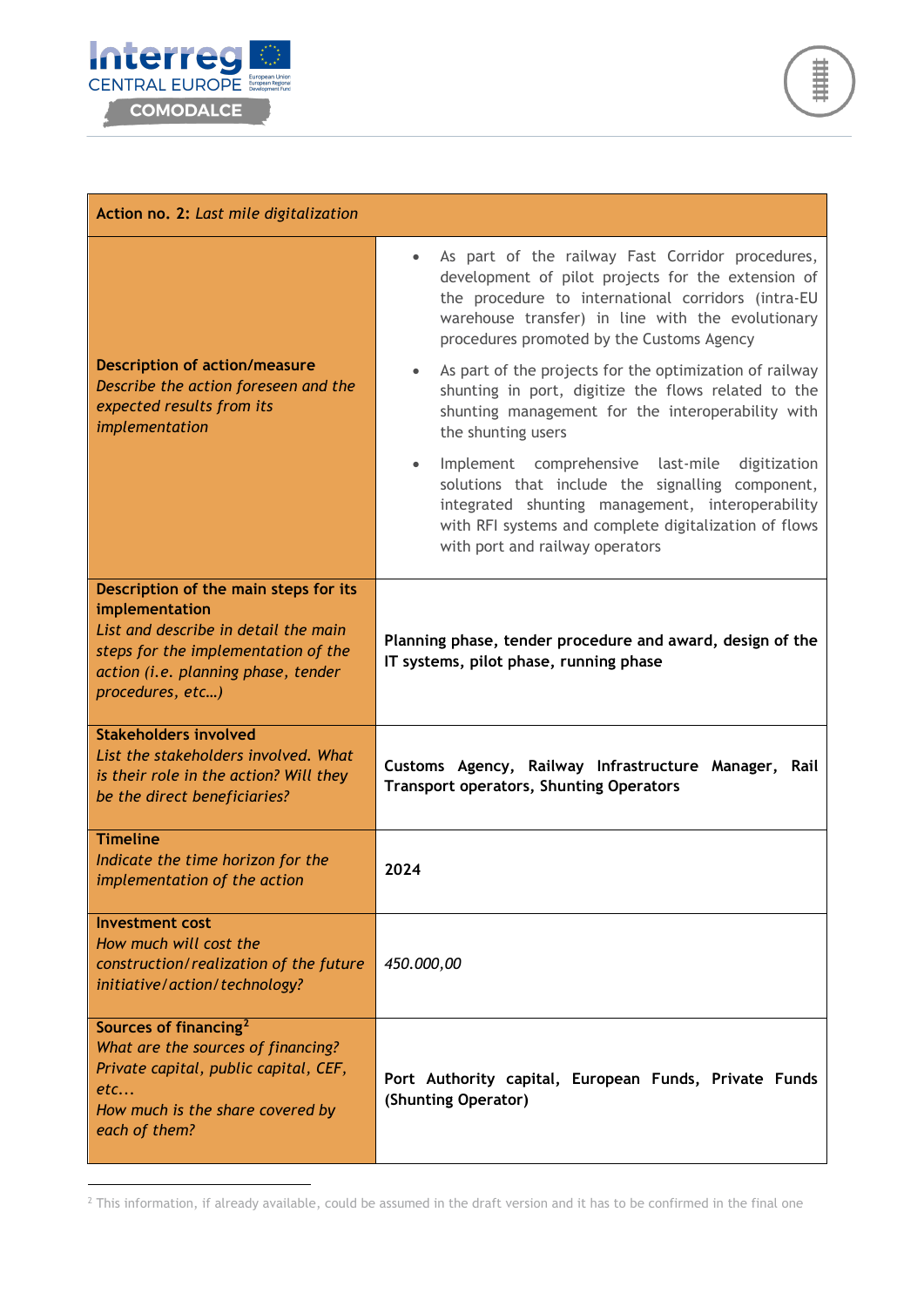

| Impact of the initiative<br>Describe the expected future<br>economic, social, environmental<br>impacts of this initiative | Speed up the railway shunting management and the data<br>flows between the rail transport operators |
|---------------------------------------------------------------------------------------------------------------------------|-----------------------------------------------------------------------------------------------------|
| <b>KPIs</b><br>Please identify the KPI to be used for<br>measuring the action's impact                                    | Average shunting time, number of digitalized documents                                              |

| Action no. 3: Interoperability of IT platforms and systems                                                                                                                                        |                                                                                                                                                                                           |  |
|---------------------------------------------------------------------------------------------------------------------------------------------------------------------------------------------------|-------------------------------------------------------------------------------------------------------------------------------------------------------------------------------------------|--|
| <b>Description of action/measure</b><br>Describe the action foreseen and the<br>expected results from its<br>implementation                                                                       | Interoperability of IT platforms of the operators along<br>the supply chain, thanks also to the experience of the<br>AdSP within the Federation of Platforms working<br>group of the DTLF |  |
| Description of the main steps for its<br>implementation<br>List and describe in detail the main<br>steps for the implementation of the<br>action (i.e. planning phase, tender<br>procedures, etc) | Planning phase, tender procedure and award, design of the<br>IT systems, pilot phase, running phase                                                                                       |  |
| <b>Stakeholders involved</b><br>List the stakeholders involved. What<br>is their role in the action? Will they<br>be the direct beneficiaries?                                                    | Supply chain operators                                                                                                                                                                    |  |
| <b>Timeline</b><br>Indicate the time horizon for the<br>implementation of the action                                                                                                              | 2024                                                                                                                                                                                      |  |
| <b>Investment cost</b><br>How much will cost the<br>construction/realization of the future<br>initiative/action/technology?                                                                       | 450.000,00                                                                                                                                                                                |  |
| Sources of financing <sup>3</sup><br>What are the sources of financing?<br>Private capital, public capital, CEF,<br>etc<br>How much is the share covered by<br>each of them?                      | Port Authority capital, European Funds, Private capitals<br>(transport operators)                                                                                                         |  |
| Impact of the initiative                                                                                                                                                                          | Speed up the data flows between the supply chain                                                                                                                                          |  |

<span id="page-7-0"></span><sup>3</sup> This information, if already available, could be assumed in the draft version and it has to be confirmed in the final one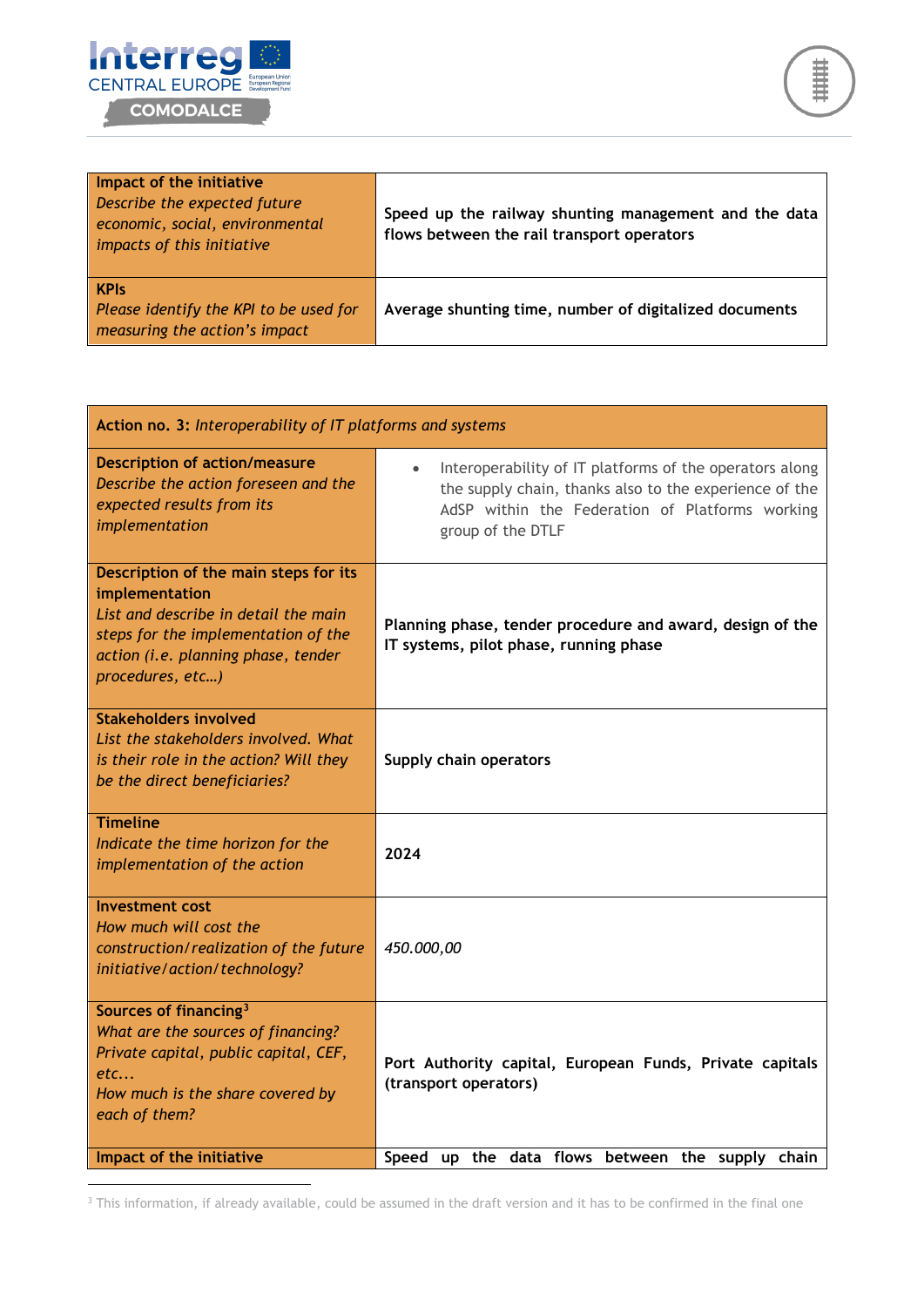



| Describe the expected future<br>economic, social, environmental<br>impacts of this initiative | operators                       |
|-----------------------------------------------------------------------------------------------|---------------------------------|
| <b>KPIs</b><br>Please identify the KPI to be used for<br>measuring the action's impact        | Number of digitalized documents |

| Action no. 4: Digitization of port gates                                                                                                                                                          |                                                                                                                                                                                                                                                                                                                                                                                                                                                                                                                                                                |  |
|---------------------------------------------------------------------------------------------------------------------------------------------------------------------------------------------------|----------------------------------------------------------------------------------------------------------------------------------------------------------------------------------------------------------------------------------------------------------------------------------------------------------------------------------------------------------------------------------------------------------------------------------------------------------------------------------------------------------------------------------------------------------------|--|
| <b>Description of action/measure</b><br>Describe the action foreseen and the<br>expected results from its<br>implementation                                                                       | Integration of the mobile app provided to the trucks'<br>drivers and developed in Ursa Major Neo with some<br>information services on the status of the containers<br>and on the documentation connected to them<br>through the implementation of a special truck<br>module on the APNet PCS, interfaced with the<br>information systems of the port terminals<br>Digitization of gate-in/out operations in order to<br>$\bullet$<br>simplify the access to the port of La Spezia and the<br>Santo Stefano Magra terminal and avoid congestion at<br>peak time |  |
| Description of the main steps for its<br>implementation<br>List and describe in detail the main<br>steps for the implementation of the<br>action (i.e. planning phase, tender<br>procedures, etc) | Planning phase, tender procedure and award, design of the<br>IT systems, pilot phase, running phase                                                                                                                                                                                                                                                                                                                                                                                                                                                            |  |
| <b>Stakeholders involved</b><br>List the stakeholders involved. What<br>is their role in the action? Will they<br>be the direct beneficiaries?                                                    | Customs Agency, Trucks drivers' associations, Terminal<br>operators, Freight Forwarders                                                                                                                                                                                                                                                                                                                                                                                                                                                                        |  |
| <b>Timeline</b><br>Indicate the time horizon for the<br>implementation of the action                                                                                                              | 2024                                                                                                                                                                                                                                                                                                                                                                                                                                                                                                                                                           |  |
| <b>Investment cost</b><br>How much will cost the<br>construction/realization of the future<br>initiative/action/technology?                                                                       | 1.000.000,00                                                                                                                                                                                                                                                                                                                                                                                                                                                                                                                                                   |  |
| Sources of financing <sup>4</sup><br>What are the sources of financing?<br>Private capital, public capital, CEF,                                                                                  | Port Authority capital, European Funds, Private capitals<br>(freight forwarders and terminal operators)                                                                                                                                                                                                                                                                                                                                                                                                                                                        |  |

<span id="page-8-0"></span><sup>4</sup> This information, if already available, could be assumed in the draft version and it has to be confirmed in the final one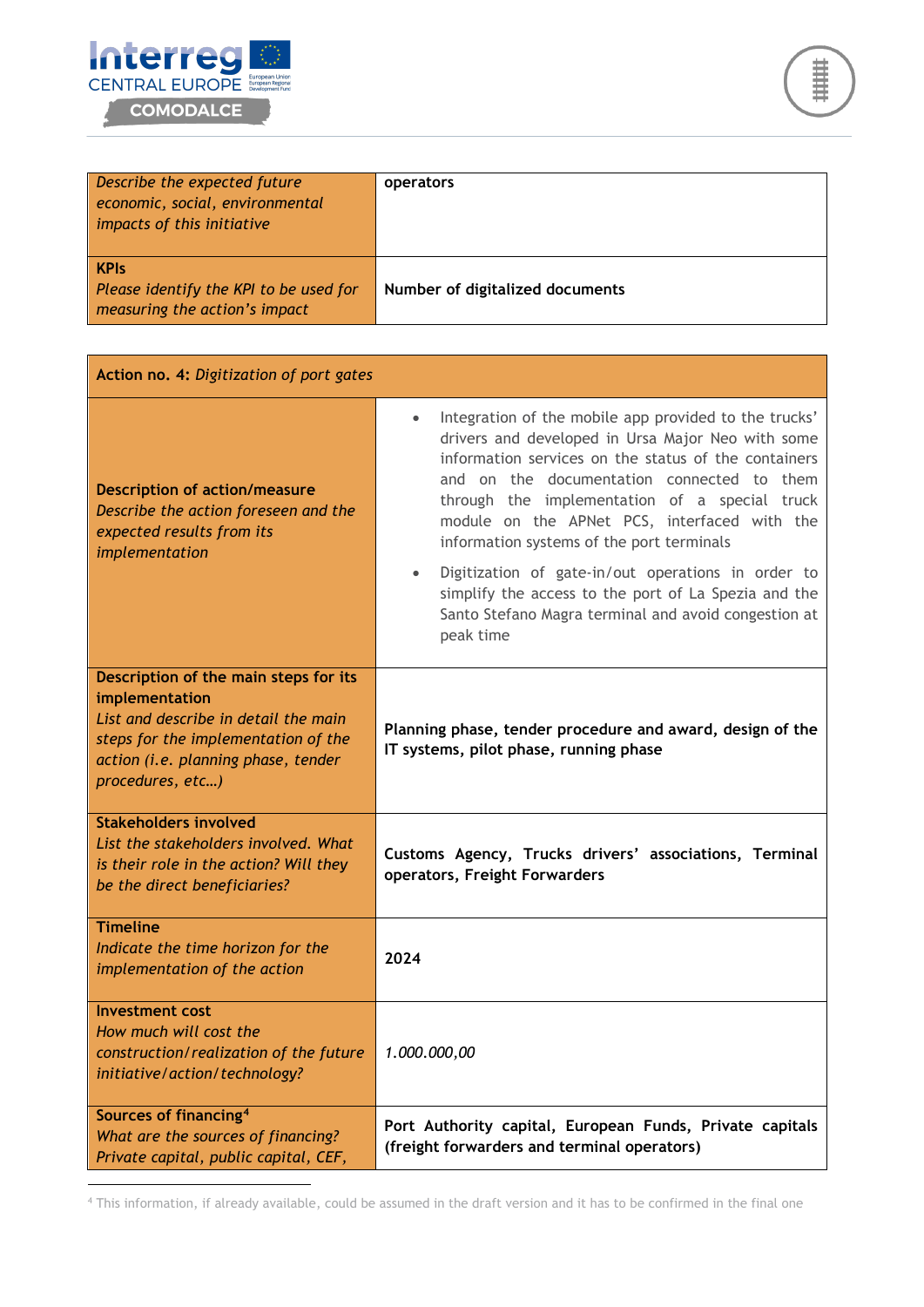



| etc<br>How much is the share covered by<br>each of them?                                                                  |                                                                                     |
|---------------------------------------------------------------------------------------------------------------------------|-------------------------------------------------------------------------------------|
| Impact of the initiative<br>Describe the expected future<br>economic, social, environmental<br>impacts of this initiative | Avoid congestion at peak time                                                       |
| <b>KPIs</b><br>Please identify the KPI to be used for<br>measuring the action's impact                                    | Number of users, average dwell time at the gate, number<br>of digitalized documents |

| Action no. 5: Digital Twin                                                                                                                                                                        |                                                                                                                                                                                                                    |  |
|---------------------------------------------------------------------------------------------------------------------------------------------------------------------------------------------------|--------------------------------------------------------------------------------------------------------------------------------------------------------------------------------------------------------------------|--|
| <b>Description of action/measure</b><br>Describe the action foreseen and the<br>expected results from its<br>implementation                                                                       | Extend the application of the Digital Twin to more<br>$\bullet$<br>port areas in order to collect data, perform<br>predictive analyses and simulations on future<br>development projects of the entire port system |  |
| Description of the main steps for its<br>implementation<br>List and describe in detail the main<br>steps for the implementation of the<br>action (i.e. planning phase, tender<br>procedures, etc) | Planning phase, tender procedure and award, design of the<br>Digital Twin application, tool for the end users                                                                                                      |  |
| <b>Stakeholders involved</b><br>List the stakeholders involved. What<br>is their role in the action? Will they<br>be the direct beneficiaries?                                                    | <b>Terminal operators</b>                                                                                                                                                                                          |  |
| <b>Timeline</b><br>Indicate the time horizon for the<br>implementation of the action                                                                                                              | 2024                                                                                                                                                                                                               |  |
| <b>Investment cost</b><br>How much will cost the<br>construction/realization of the future<br>initiative/action/technology?                                                                       | 70.000,00                                                                                                                                                                                                          |  |
| Sources of financing <sup>5</sup><br>What are the sources of financing?<br>Private capital, public capital, CEF,<br>etc<br>How much is the share covered by                                       | Port Authority capital, European Funds                                                                                                                                                                             |  |

<span id="page-9-0"></span><sup>5</sup> This information, if already available, could be assumed in the draft version and it has to be confirmed in the final one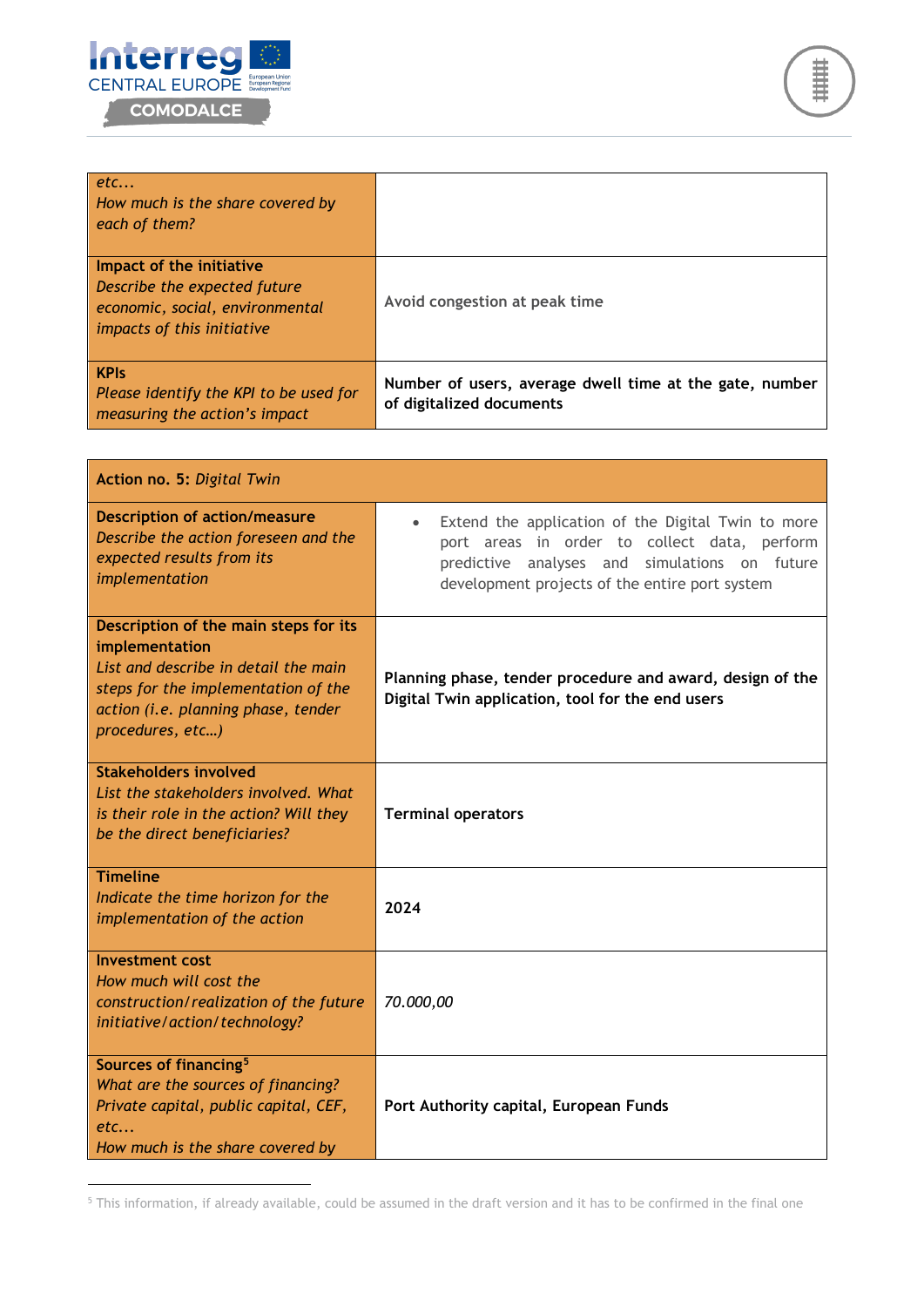



| each of them?                                                                                                             |                                                                                                                            |
|---------------------------------------------------------------------------------------------------------------------------|----------------------------------------------------------------------------------------------------------------------------|
| Impact of the initiative<br>Describe the expected future<br>economic, social, environmental<br>impacts of this initiative | To provide a real DSS (decision support tool) that can help<br>the Port Authority to manage the peaks of road traffic flow |
| <b>KPIs</b><br>Please identify the KPI to be used for<br>measuring the action's impact                                    | Number of data analysis and simulations forecasted                                                                         |

| Action no. 6: Drones                                                                                                                                                                                     |                                                                                                                                                              |
|----------------------------------------------------------------------------------------------------------------------------------------------------------------------------------------------------------|--------------------------------------------------------------------------------------------------------------------------------------------------------------|
| <b>Description of action/measure</b><br>Describe the action foreseen and the<br>expected results from its<br>implementation                                                                              | Application of this type of technology in the various<br>$\bullet$<br>areas of use (eg security, safety, inspections,<br>maintenance, decision support tool) |
| Description of the main steps for its<br>implementation<br>List and describe in detail the main<br>steps for the implementation of the<br>action (i.e. planning phase, tender<br>procedures, etc)        | Planning phase, tender procedure and award, design of the<br>Drones application, implementation and test of the<br>technology                                |
| <b>Stakeholders involved</b><br>List the stakeholders involved. What<br>is their role in the action? Will they<br>be the direct beneficiaries?                                                           | Terminal operators, Coast Guard, Italian Navy, Local Public<br><b>Authorities</b>                                                                            |
| <b>Timeline</b><br>Indicate the time horizon for the<br>implementation of the action                                                                                                                     | 2024                                                                                                                                                         |
| <b>Investment cost</b><br>How much will cost the<br>construction/realization of the future<br>initiative/action/technology?                                                                              | 130.000,00                                                                                                                                                   |
| Sources of financing <sup>6</sup><br>What are the sources of financing?<br>Private capital, public capital, CEF,<br>etc<br>How much is the share covered by<br>each of them?<br>Impact of the initiative | Port Authority capital, European Funds<br>Increase safe and security for the port operators                                                                  |
|                                                                                                                                                                                                          |                                                                                                                                                              |

<span id="page-10-0"></span><sup>6</sup> This information, if already available, could be assumed in the draft version and it has to be confirmed in the final one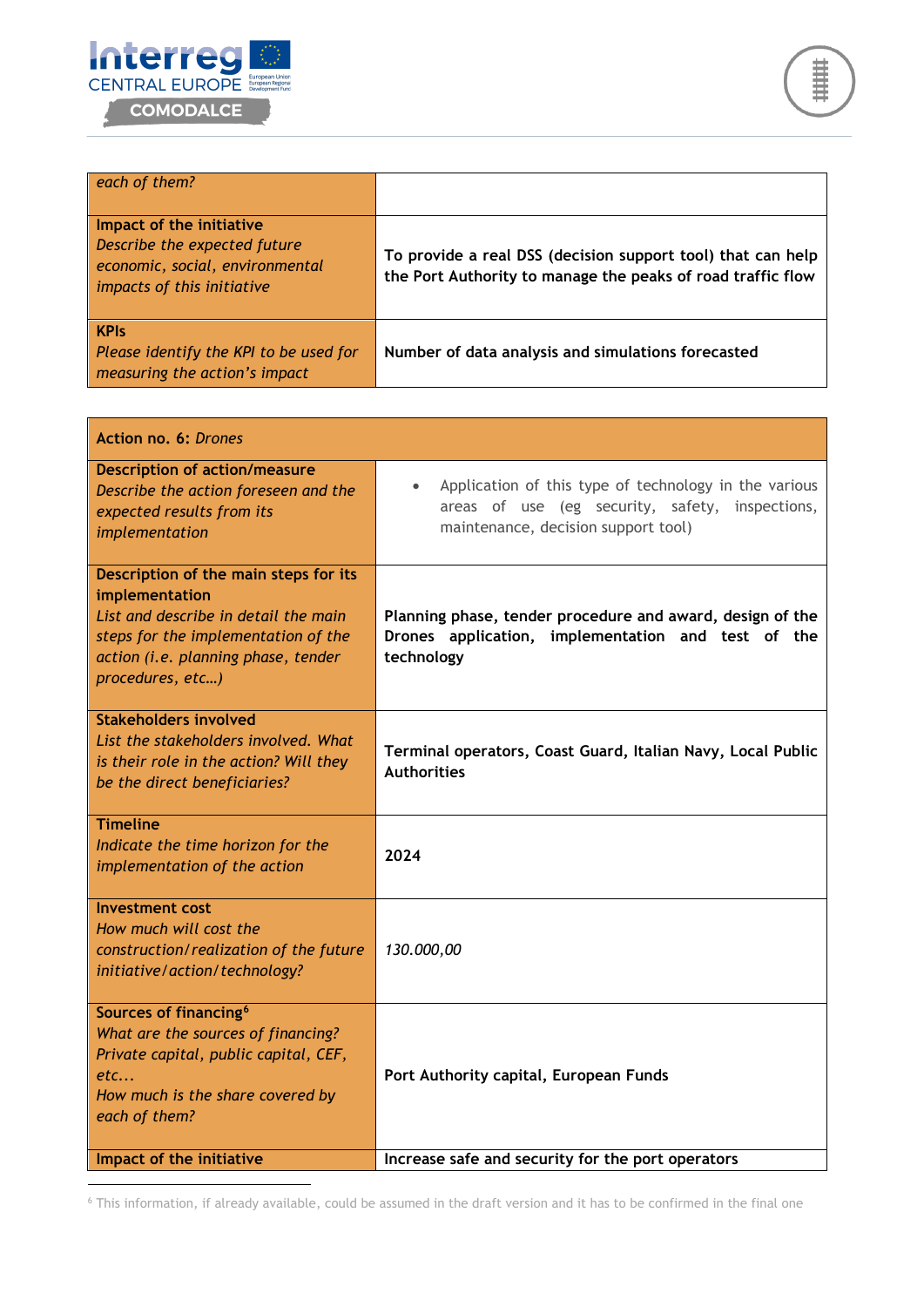



| Describe the expected future<br>economic, social, environmental<br>impacts of this initiative |                                                     |
|-----------------------------------------------------------------------------------------------|-----------------------------------------------------|
| <b>KPIs</b><br>Please identify the KPI to be used for<br>measuring the action's impact        | Average dwell time, number of digitalized documents |

| Action no. 7: Blockchain                                                                                                                                                                          |                                                                                                                                   |
|---------------------------------------------------------------------------------------------------------------------------------------------------------------------------------------------------|-----------------------------------------------------------------------------------------------------------------------------------|
| <b>Description of action/measure</b><br>Describe the action foreseen and the<br>expected results from its<br>implementation                                                                       | Applications both in the PA and in the port sector, in<br>line with EU and national regulations                                   |
| Description of the main steps for its<br>implementation<br>List and describe in detail the main<br>steps for the implementation of the<br>action (i.e. planning phase, tender<br>procedures, etc) | Planning phase, tender procedure and award, design of the<br>blockchain application, implementation and test of the<br>technology |
| <b>Stakeholders involved</b><br>List the stakeholders involved. What<br>is their role in the action? Will they<br>be the direct beneficiaries?                                                    | <b>Terminal operators</b>                                                                                                         |
| <b>Timeline</b><br>Indicate the time horizon for the<br>implementation of the action                                                                                                              | 2024                                                                                                                              |
| <b>Investment cost</b><br>How much will cost the<br>construction/realization of the future<br>initiative/action/technology?                                                                       | 350.000,00                                                                                                                        |
| Sources of financing <sup>7</sup><br>What are the sources of financing?<br>Private capital, public capital, CEF,<br>etc<br>How much is the share covered by<br>each of them?                      | Port Authority capital, European Funds                                                                                            |
| Impact of the initiative<br>Describe the expected future<br>economic, social, environmental<br>impacts of this initiative                                                                         | Encourage the use of new technologies for new services to<br>the port community                                                   |

<span id="page-11-0"></span> $^7$  This information, if already available, could be assumed in the draft version and it has to be confirmed in the final one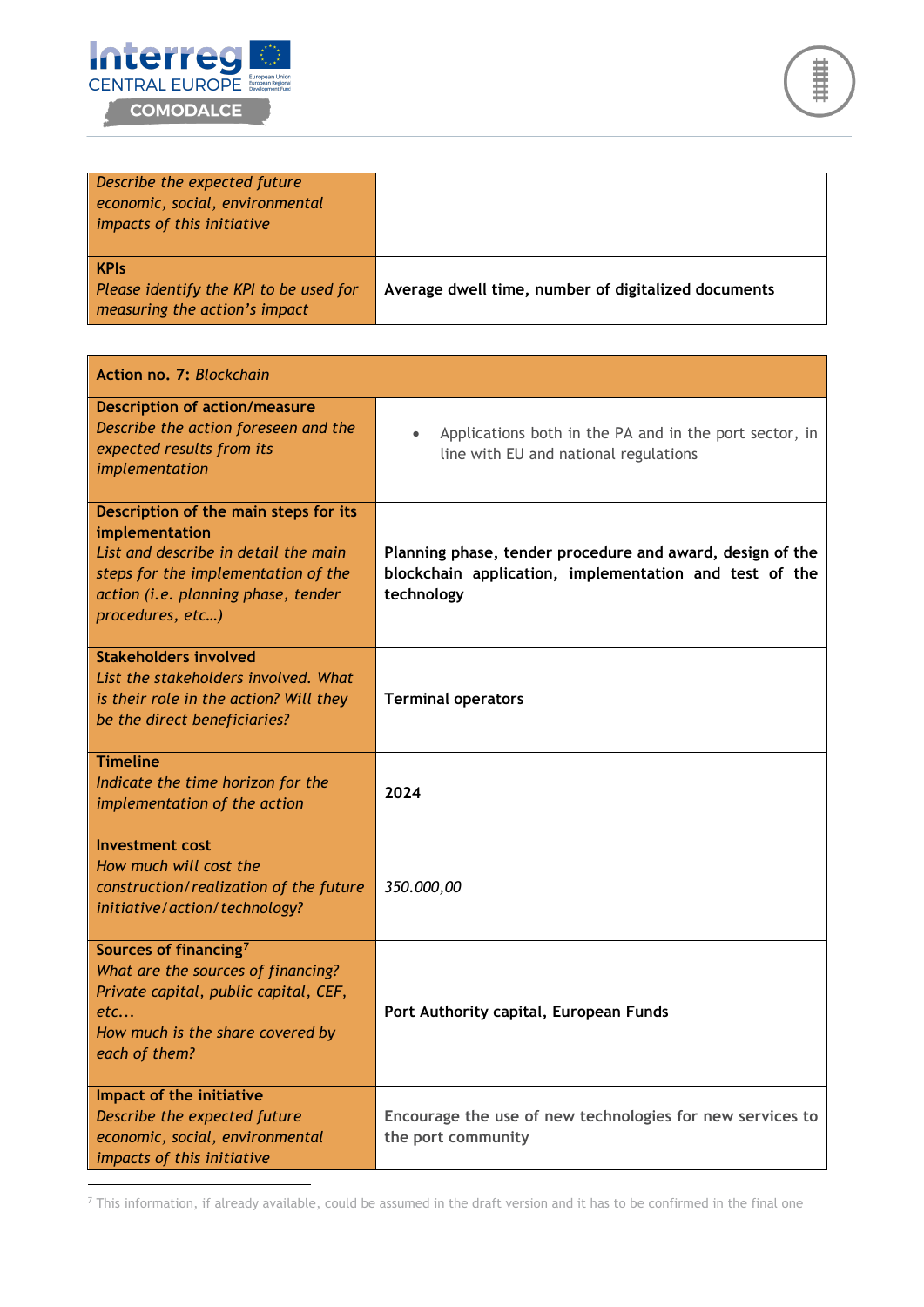

| <b>KPIs</b>                            |                                               |
|----------------------------------------|-----------------------------------------------|
| Please identify the KPI to be used for | Number of blockchain technologies implemented |
| measuring the action's impact          |                                               |

| Action no. 8: New technologies and 5G infrastructure                                                                                                                                              |                                                                                                                                            |  |
|---------------------------------------------------------------------------------------------------------------------------------------------------------------------------------------------------|--------------------------------------------------------------------------------------------------------------------------------------------|--|
| <b>Description of action/measure</b><br>Describe the action foreseen and the<br>expected results from its<br>implementation                                                                       | Installation of advanced devices for monitoring the<br>$\bullet$<br>efficiency of the logistics chain in the port-hinterland<br>connection |  |
| Description of the main steps for its<br>implementation<br>List and describe in detail the main<br>steps for the implementation of the<br>action (i.e. planning phase, tender<br>procedures, etc) | Planning phase, tender procedure and award, design of the<br>5G network, implementation and test of the system                             |  |
| <b>Stakeholders involved</b><br>List the stakeholders involved. What<br>is their role in the action? Will they<br>be the direct beneficiaries?                                                    | <b>Terminal operators, Coast Guard</b>                                                                                                     |  |
| <b>Timeline</b><br>Indicate the time horizon for the<br>implementation of the action                                                                                                              | 2024                                                                                                                                       |  |
| <b>Investment cost</b><br>How much will cost the<br>construction/realization of the future<br>initiative/action/technology?                                                                       | 6.500.000,00                                                                                                                               |  |
| Sources of financing <sup>8</sup><br>What are the sources of financing?<br>Private capital, public capital, CEF,<br>etc<br>How much is the share covered by<br>each of them?                      | Port Authority capital, European Funds                                                                                                     |  |
| Impact of the initiative<br>Describe the expected future<br>economic, social, environmental<br>impacts of this initiative                                                                         | Monitoring the efficiency of the logistics chain                                                                                           |  |

<span id="page-12-0"></span><sup>&</sup>lt;sup>8</sup> This information, if already available, could be assumed in the draft version and it has to be confirmed in the final one